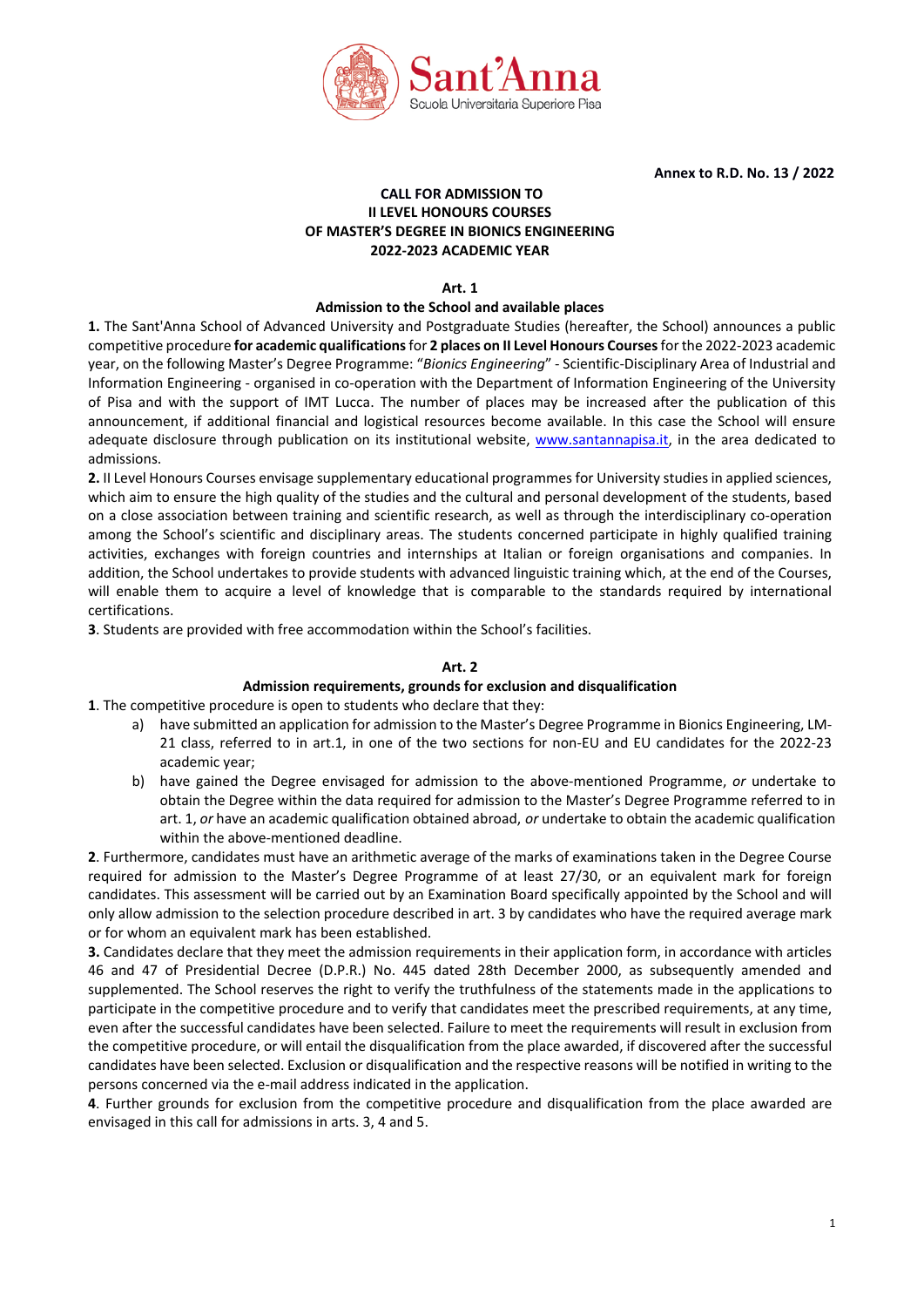

#### **Art. 3**

# **Examination Board, ranking lists and allocation of places**

**1**. The Examination Board is appointed by a Rector's Decree, as provided for under art. 2, paragraph 3, and is composed of the School's teaching staff, assistant professors and research fellows. The teaching staff, assistant professors and research fellows from other Universities, external experts and scholars may also be invited to take part in the Examination Board.

**2**. The Examination Board will only assess the eligibility of the candidates, in relation to the average marks required under art. 2 of the call for admissions, based on the curriculum studiorum submitted, in accordance with art. 4, paragraph 4. The Examination Board will not consider the application, if the curriculum studiorum is missing and the candidate's exclusion from the selection procedure will be announced.

**3.** The School establishes the general merit-based ranking lists of the participants in the competitive procedure, for the candidates who meet the requirements of art. 2, paragraphs 1 and 3, and adopts the marks awarded to the candidates in the following selection: "Call for Admission to the Master's Degree Programme in Bionics Engineering (LM-21 class)" of the University of Pisa for the 2022-2023 academic year. To this end the School establishes a single ranking list based on the 2 ranking lists of the (EU and non-EU) assessment sessions. Candidates declared ineligible by the Examination Board on the basis of the assessment referred to in the previous paragraph will be excluded from the single ranking list. The two places will be awarded to the participants with the highest marks. In the event of a tied score, firstly, the criterion of the least represented gender in the same ranking list of successful candidates will be applied, and secondly the criterion of the youngest in age will be applied.

**4.** The Rector will issue a Decree to approve the competitive procedure records and the final ranking and will announce the successful candidates within the limits of the places available. The general merit-based ranking list of the eligible candidates is published on the School's institutional website at the end of the competitive procedure.

**5**. In order to be declared successful candidates, eligible candidates are required to prove that they have **enrolled** in the first year of the Master's Degree Programme in Bionics Engineering at the University of Pisa, which is the administrative headquarters of the Degree Programme. Candidates who have not yet been enrolled are admitted under reservation. Failure to enrol at the University of Pisa will entail forfeiting the place awarded.

**6.** Any changes in the ranking lists will normally be possible within 31st December 2022.

**7.** Successful candidates will be invited to accept their place within 7 days of the publication of the ranking lists on the School's institutional website and, therefore, to attend the School, in accordance with the communication that will be sent by e-mail.

**8.** Failure to attend the School, after having received the notification, without a justified reason, will entail forfeiting the place awarded.

#### **Art. 4**

#### **Admission application and submission deadlines**

**1.** The application is free of charge and must be registered on-line using the electronic procedure accessible on the School's institutional website, in the area dedicated to the II level admission procedure: [www.santannapisa.it](http://www.santannapisa.it/) . Computer identification ensures that the on-line application is traceable to the candidate.

**2**. The deadline for submitting admission applications to the competitive procedure is **12pm (Central European Summertime - CEST) on September 19th, 2022.**

**3.** The candidate is required to declare the following details in the competitive procedure application, pursuant to article 46 of Presidential Decree No. 445 dated 28th December 2000:

- a) name, surname, place and date of birth and tax code;
- b) nationality;
- c) place of residence, or domicile address, if different, telephone number and e-mail address elected for the purposes of the competitive procedure in order to receive communications, and an undertaking to notify any changes in the foregoing information;
- d) that they have not been convicted or found guilty of any criminal offence;
- e) that they have submitted an admission application to the Master's Degree Programme in Bionics Engineering - Scientific-Disciplinary Area of Industrial and Information Engineering;
- f) that they have the required academic qualification entitling the holder to access the Master's Degree Programme in Bionics Engineering, indicating the type of Degree obtained, the University that awarded the Degree, the place and date the Degree was obtained *or* an undertaking to obtain the Degree within the date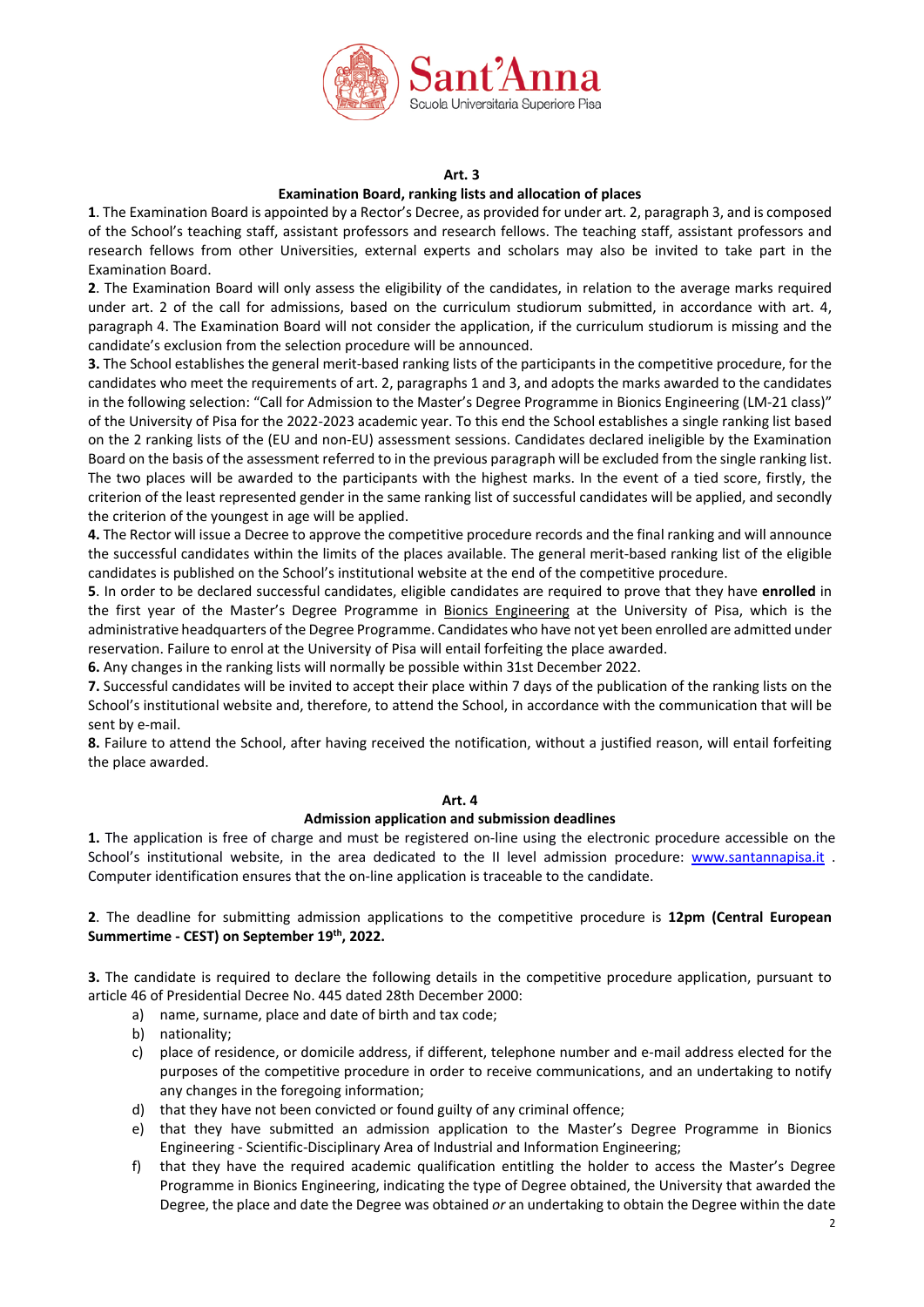

envisaged for admission to the Master's Degree Programme, *or* that they have gained an academic qualification obtained abroad indicating: the type of Degree obtained, the name of the University that awarded the Degree, the place and date the Degree was obtained and the mark awarded, *or* an undertaking to obtain the Degree within the deadline indicated above;

- g) that they have obtained the arithmetic average of the marks awarded in the examinations taken in the Degree Course valid for admission to the Master's Degree Programme, equal to at least 27/30 as envisaged in art. 2 of this call for admission, or an equivalent assessment for foreign candidates;
- h) that they have read the admission procedure and they accept the relative provisions without reservation;
- i) that they are aware of and acknowledge the information notice regarding the processing of personal data envisaged in art. 6 below;
- j) the existence of any family relationship, within the 4th degree for immediate family members and within the 2nd degree for family members by marriage, with a member of the teaching staff, an assistant professor or a member of the School's administration and technical staff, as provided for in art. 7 of the School's Code of Ethics.

**4.** Candidates are required to enclose the following with their application:

- their *curriculum vitae et studiorum* listing the examinations taken in the Degree Course required for admission to the Master's Degree Programme, and the relative marks awarded;
- a copy of the candidate's valid identity document.

**5**. All the data listed in the application to participate and the attached declarations constitute declarations in lieu of certification, pursuant to art. 46 of Presidential Decree No. 445/2000 and declarations in lieu of affidavits, pursuant to art. 47 of Presidential Decree No. 445/2000, as subsequently amended and supplemented. Candidates are therefore required to attach a copy of their valid identity document to the application.

**6**. Candidates whose applications are received after the deadline or are submitted in a form other than as indicated will be excluded from the selection procedure. Please ensure that you have received notification by e-mail that the application submission procedure has been definitively closed.

**7.** The School accepts no responsibility for any malfunctions due to technical problems and/or the overloading of lines of communication and/or of the application systems; candidates are therefore requested not to wait until the last few days preceding the deadline. In the event of any difficulties please contact the following address: [concorso\\_ordinari2@santannapisa.it.](mailto:concorso_ordinari2@santannapisa.it)

**8**. The School will not be liable for the non-receipt of communications due to inaccurate information regarding the candidate's address, or due to the late notification of a change of the address indicated in the application, nor for any misunderstandings attributable to third parties, and unforeseeable circumstances and force majeure.

**9.** The School will promptly inform candidates if their application form is inadmissible and the relative reasons.

**10**. Candidates may communicate with the School via the following address: [concorso\\_ordinari2@santannapisa.it.](mailto:concorso_ordinari2@santannapisa.it) The School will communicate with candidates via the e-mail address indicated in the application form.

# **Art. 5**

## **Degree**

**1**. Candidates who declare they have not obtained a Degree within the deadline to submit the application form, undertake to obtain a Degree within the timeframe indicated to access the Master's Degree Programme. Failure to obtain the Degree within the timeframe indicated and the consequent impossibility of enrolment will result in forfeiting the place awarded.

**2**. Candidates who declare they have obtained an academic qualification abroad will be admitted to the competitive procedure subject to certain conditions. If they are eligible, access to the School will be subject to enrolment in the Master's Degree Programme at the University of Pisa, and therefore, to an assessment by the latter University regarding the foreign academic qualifications gained. A failure to obtain academic recognition of the foreign academic qualifications for admission to the Master's Degree Programme will result in forfeiting the place awarded.

**3**. Please refer to the provisions prescribed by the Ministry of Education, University and Research (MIUR) regarding the enrolment of foreign students for the 2022-2023 academic year in the case of candidates with academic qualifications obtained abroad and for candidates who are citizens of non-European Union countries. The circular and the respective annexes can be downloaded at the following link: [http://www.studiare-in-italia.it/studentistranieri/.](http://www.studiare-in-italia.it/studentistranieri/)